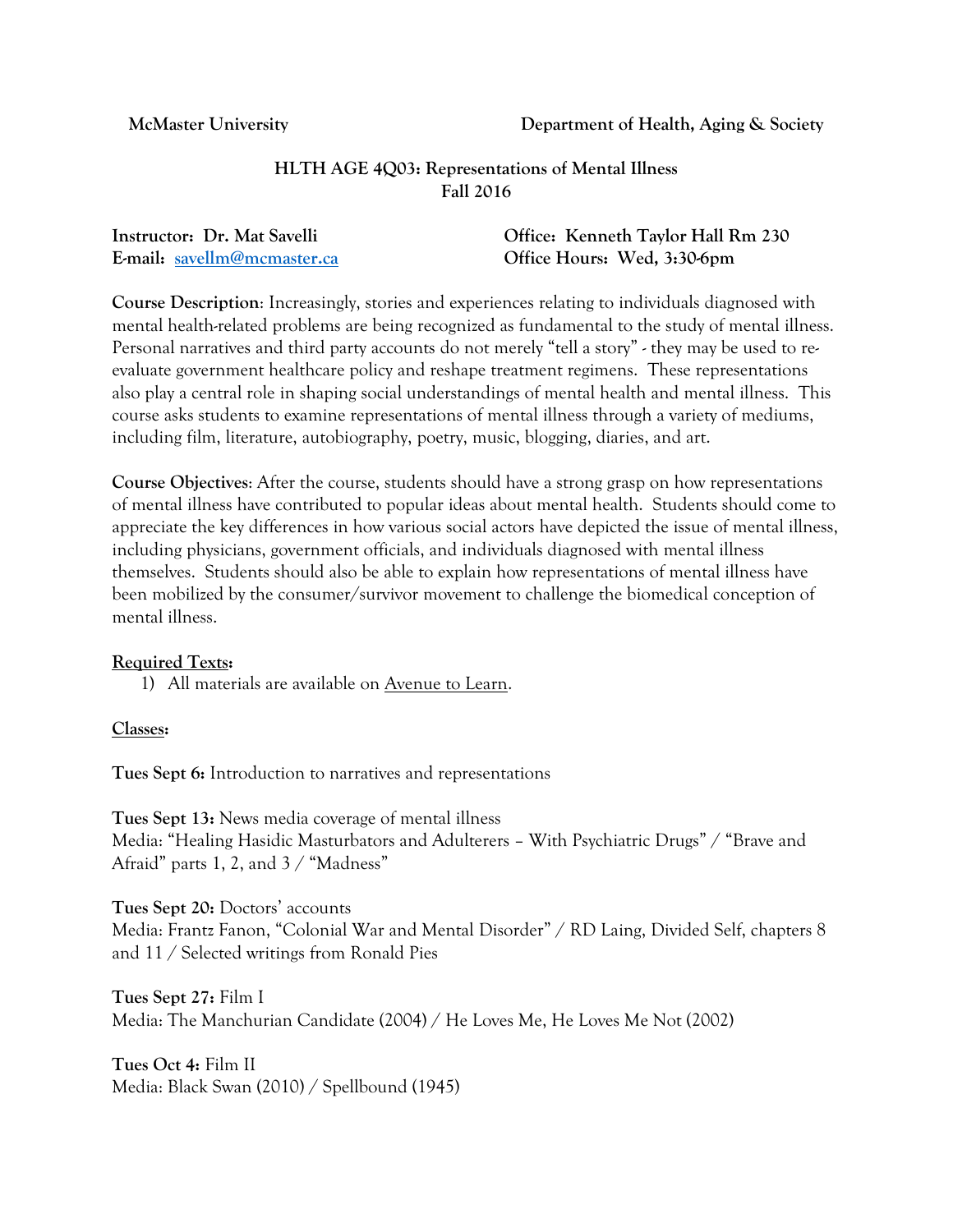**Tues Oct 11:** No class (Fall Reading Week)

**Tues Oct 18:** Song **(Annotated Bibliography due)** Media: The songs of the Ramones **/** The songs of Joy Division / The songs of Nirvana

**Tues Oct 25:** The Memoir/Novel I Media: Perks of Being a Wallflower / Slaughterhouse Five

**Tues Nov 1:** The Memoir Novel II Media: The Bell Jar / Girl, Interrupted

**Tues Nov 8:** Mad Magazines **(Outline due)** Media: Madness Network News, vol 8, issue 1 / Phoenix Rising, vol 6, issue 1, 1986 / Mad Students: This Insane Life, issue 2, 2014.

**Tues Nov 15:** Advertising Media: Print Ad collection / Video ad collection

**Tues Nov 22:** Family perspectives Media: "When My Father Actually Lost His Mind" / "Reaching My Autistic Son through Disney / "The Story of a Street Person"

**Tues Nov 29:** The State's View Media: "Should the Insanity Defense be Abolished?" / A Report on Mental Illness in Canada / Alberta Eugenics Laws

**Tues Dec 6:** Final class wrap up (**Essay due**)

### **Grade breakdown:**

Essay Outline: 10% Annotated Bibliography: 10% Essay: 35% Presentation: 20% Weekly Participation: 25%

**Annotated Bibliography:** In preparation for their major essay, students are required to complete an annotated bibliography. Please be sure to use APA formatting for the bibliography and provide a short summary for each source and discuss how you will be using it within your major essay. You should include a MINIMUM of ten sources at this stage, although it is expected that students will continue to consult new sources while completing their essay.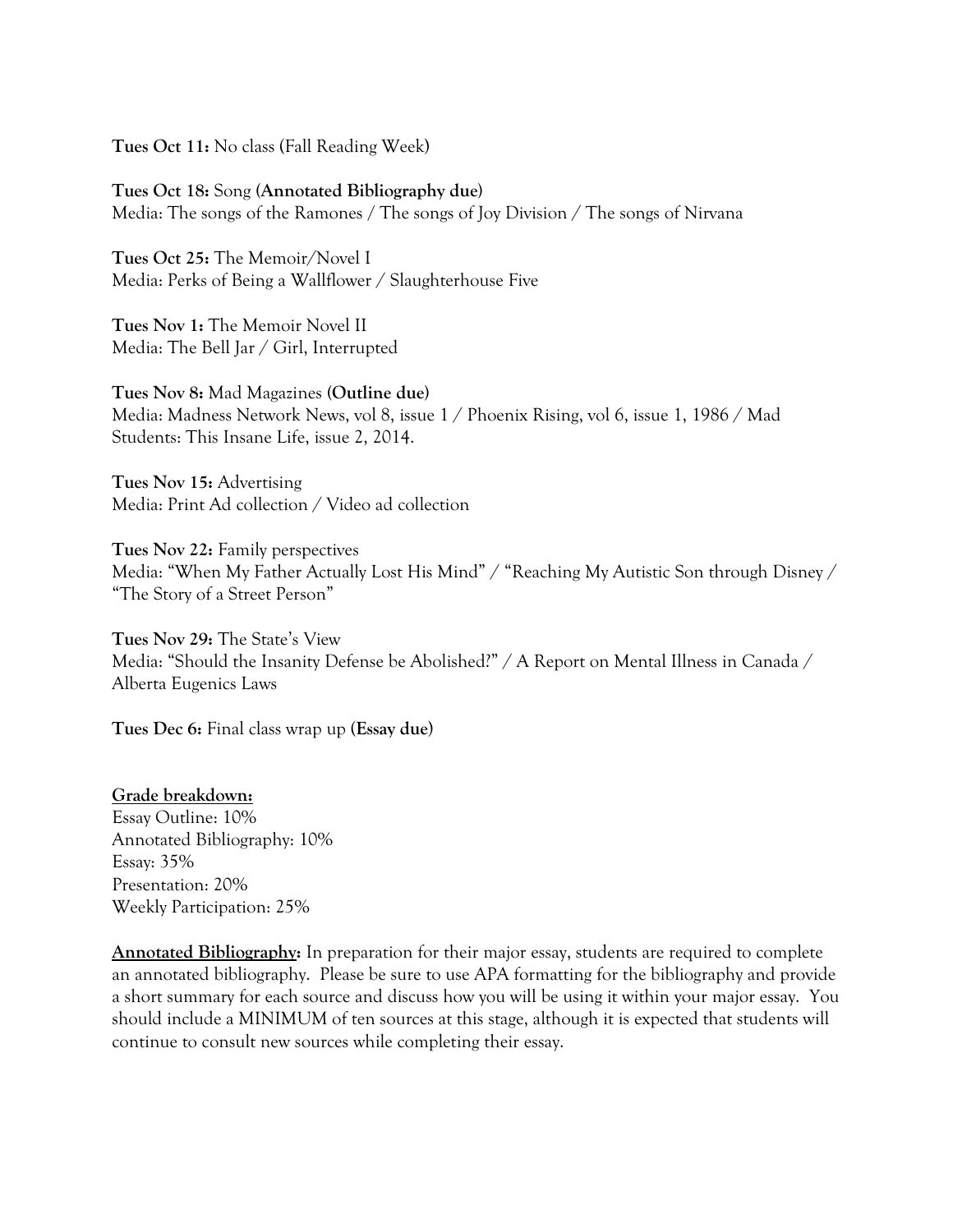**Essay Outline:** Students are required to submit a 2-3 page preliminary outline of their final paper in point-form. It should outline how you plan to introduce your subject, your major argument (thesis), and how you plan to support your thesis. The outline should be fully referenced.

**Weekly Participation:** Class attendance and participation are mandatory requirements to succeed in this course. Classes primarily take the form of discussion, and students will be graded for the quality of their contributions. Students should aim to ground their comments in both course material and real world experience. Although some people will naturally speak more than others, it is important that all students aim for regular contributions to the discussion. It is critical that students stay on top of the reading material in order to ensure a good class discussion.

**Presentation:** Each student will be responsible for leading a 35 minute portion of class. During this time, students should provide a critical summary of the reading/representation of mental illness being discussed. This should NOT simply be a summary of what the representation is about; instead, students should ground their presentation in the broader context of discussions and understandings of mental health and illness. In addition to analyzing their material, students should prepare questions for the rest of the class. Sign up for topics begins during the first class.

**Essay:** Students are required to complete a 12 page, double spaced final paper in APA format on any subject relating to representations of mental illness. For example, you might choose to focus on a specific medium or instead investigate a particular theme across different genres/media. The paper should incorporate both primary materials (the representations under discussion) as well as secondary material (scholarly work on representations of mental illness). You may write on any topic of your choosing, but ALL topics should be cleared with the instructor well in advance.

# **Other Crucial Course Notes**

- 1) Do not email the course instructor or TAs via Avenue to Learn. Direct all communication to our McMaster email addresses.
- 2) Students making use of MSAF's will have to complete all assignments at a later date. In other words, there is no chance that the grade for missed assignments or tests will be tacked onto the final exam.
- 3) Late assignments will be penalized 5% per day.
- 4) There will be absolutely no leniency on plagiarism. Don't copy and paste anything directly into your essay…even if you cite it!

If you require this information in an alternate/accessible format, please contact the Department of Health, Aging & Society at 905.525.9140 ext. 27227 or [hasdept@mcmaster.ca.](mailto:hasdept@mcmaster.ca)

Students should be aware that, when they access the electronic components of this course, private information such as first and last names, user names for the McMaster e-mail accounts, and program affiliation may become apparent to all other students in the same course. The available information is dependent on the technology used. Continuation in this course will be deemed consent to this disclosure. If you have any questions or concerns about such disclosure please discuss this with the course instructor.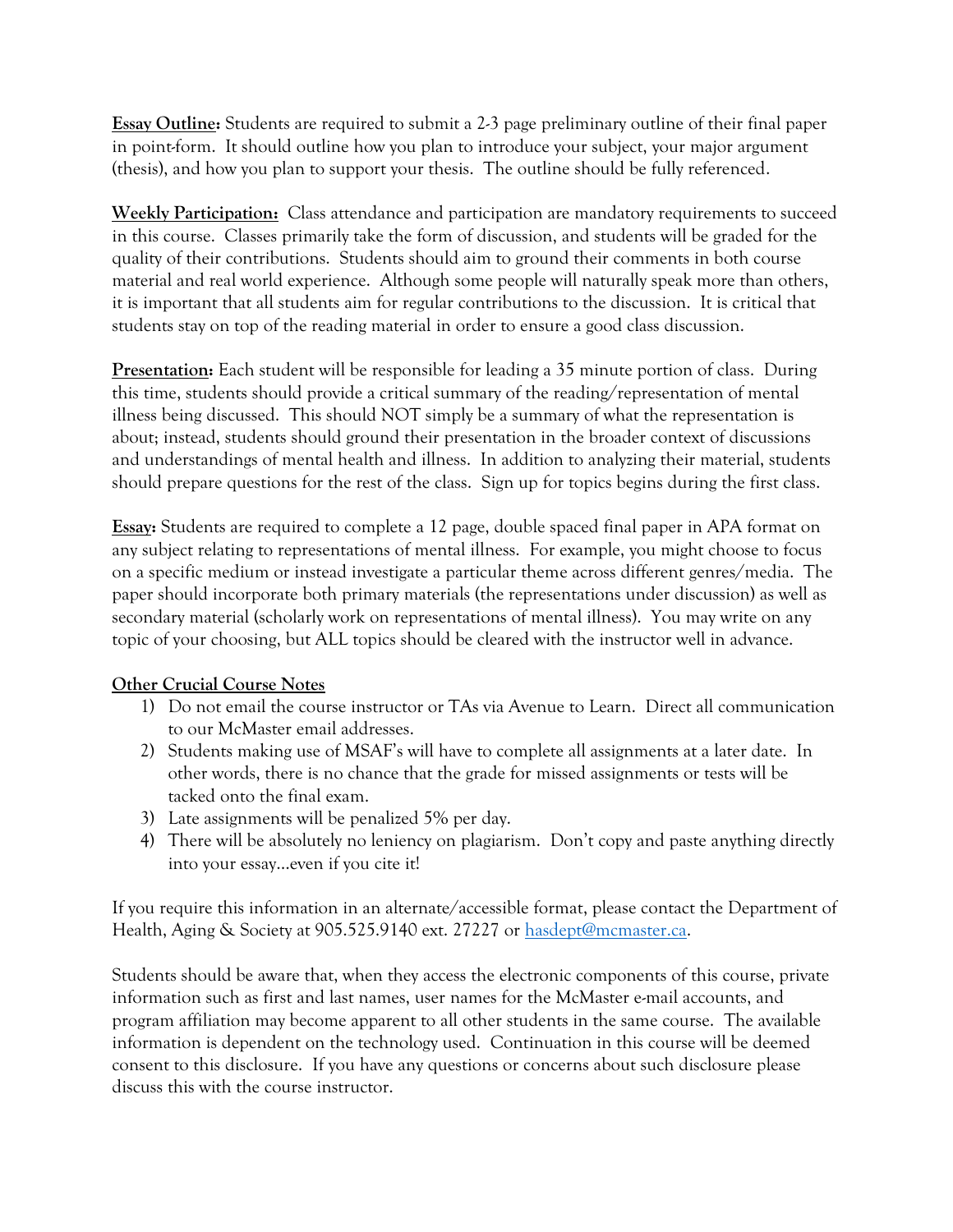Academic Accommodation of Students with Disabilities: Students who require academic accommodations must contact Student Accessibility Services (SAS) to make arrangements with a Program Coordinator. Academic accommodations must be arranged for each term of study. Student Accessibility Services can be contacted by phone at 905-525-9140 ext. 28652, or by email at sas@mcmaster.ca. For further information, consult McMaster University's Policy for Academic Accommodation for Students with

Disabilities: [http://www.mcmaster.ca/policy/Students-](https://macmail.mcmaster.ca/owa/redir.aspx?C=Ct22JPCKf0Gt9MIs-53zyuQnROJNw9IITS_MbgQ6EyhAtT2CLoWAHjEHMRL17oAWC9GefN9sIPw.&URL=http%3a%2f%2fwww.mcmaster.ca%2fpolicy%2fStudents-AcademicStudies%2fAcademicAccommodation-StudentsWithDisabilities.pdf)[AcademicStudies/AcademicAccommodation-StudentsWithDisabilities.pdf](https://macmail.mcmaster.ca/owa/redir.aspx?C=Ct22JPCKf0Gt9MIs-53zyuQnROJNw9IITS_MbgQ6EyhAtT2CLoWAHjEHMRL17oAWC9GefN9sIPw.&URL=http%3a%2f%2fwww.mcmaster.ca%2fpolicy%2fStudents-AcademicStudies%2fAcademicAccommodation-StudentsWithDisabilities.pdf)

Grades will be based on the McMaster University grading scale:

| MARK   | <b>GRADE</b> |
|--------|--------------|
| 90-100 | $A+$         |
| 85-90  | A            |
| 80-84  | $A-$         |
| 77-79  | B+           |
| 73-76  | В            |
| 70-72  | B-           |
| 67-69  | C+           |
| 63-66  | C            |
| 60-62  | C,           |
| 57.59  | D+           |
| 53-56  | D            |
| 50-52  | $\mathsf{D}$ |
| $0-49$ | F            |

**Avenue to Learn:** Course material will be posted on Avenue to Learn. Please check the site often to keep informed of important course information or announcements.

**Faculty of Social Sciences E-mail Communication Policy:** Effective September 1, 2010, it is the policy of the Faculty of Social Sciences that all e-mail communication sent from students to instructors (including TAs), and from students to staff, must originate from the student's own McMaster University e-mail account. This policy protects confidentiality and confirms the identity of the student. It is the student's responsibility to ensure that communication is sent to the university from a McMaster account. If an instructor becomes aware that a communication has come from an alternate address, the instructor may not reply at his or her discretion. Email Forwarding in MUGSI:<http://www.mcmaster.ca/uts/support/email/emailforward.html> \*Forwarding will take effect 24-hours after students complete the process at the above link

# **Academic Integrity**